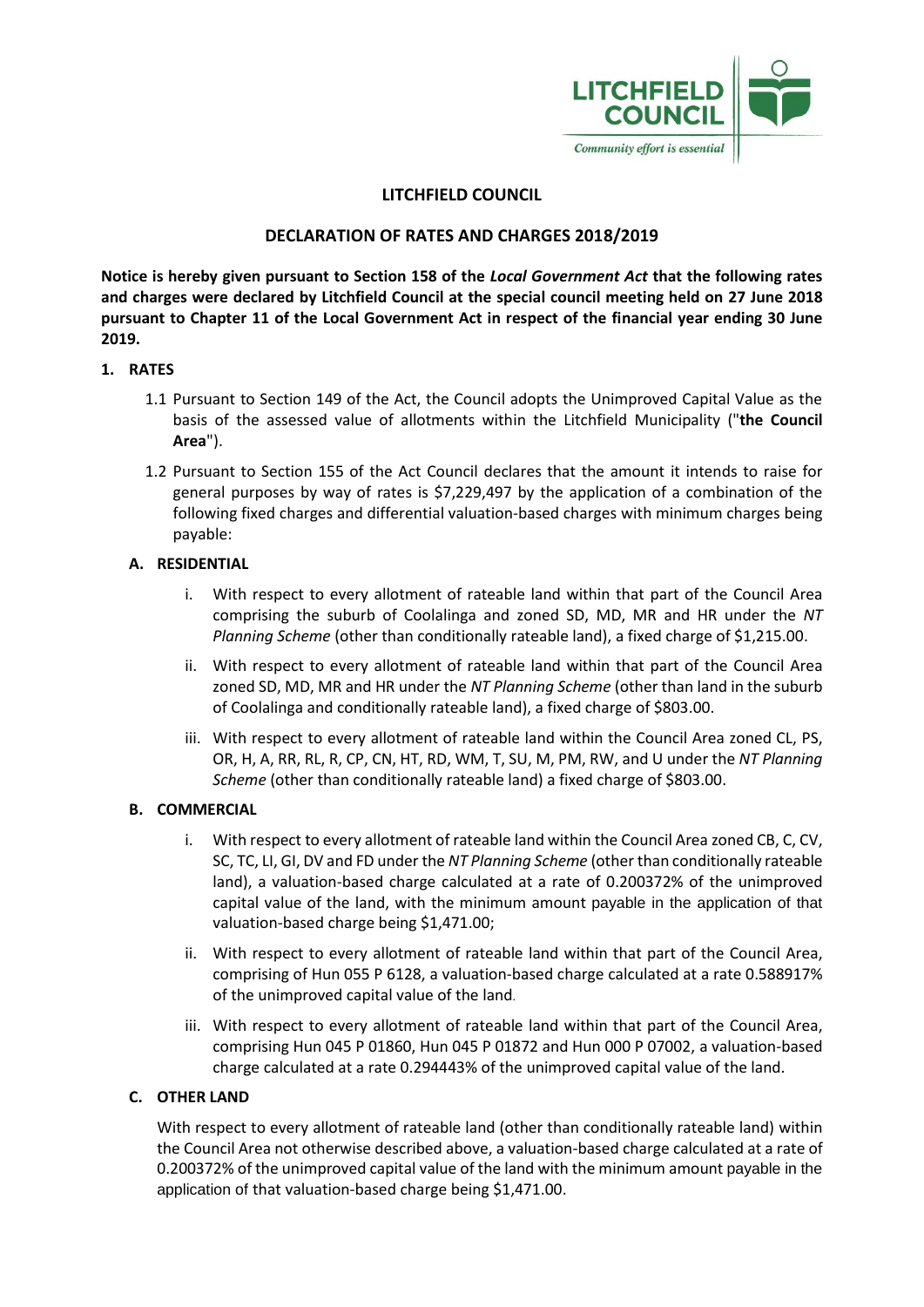

#### **D. MINING TENEMENTS**

With respect to every allotment of conditionally rateable land within the Council Area occupied under a mining tenement, a valuation-based charge calculated at a rate of 0.3434% of the unimproved capital value of the land with the minimum amount payable in the application of that valuation-based charge being \$880.40.

### **E. PASTORAL LEASES**

With respect to every allotment of conditionally rateable land within the Council Area comprising a pastoral lease as defined in the *Pastoral Land Act*, a valuation-based charge calculated at a rate of 0.0302% of the unimproved capital value of the land held under the pastoral lease, with the minimum amount payable in the application of that valuation-based charge being \$371.99.

### **2. SPECIAL RATES**

Litchfield Council ("**the Council**") made the following declaration of special rates pursuant to Section 156 of the *Local Government Act* ("**the Act**").

### **A. Special Rate – Area A Road (William Road) (AAR)**

- The purpose for which Special Rate AAR is to be imposed is to defray the expense of sealing roads within that part of the Council Area, which will be for the benefit of those allotments within Area A as described in paragraph 2. A. v. below.
- ii. The amount to be raised by the Special Rate AAR for the financial year ending 30 June 2019 is \$44,110.00.
- iii. Special Rate AAR is \$4,010.00.
- iv. Special Rate AAR is declared for and will be levied on that rateable land within Area A as identified in paragraph v.
- v. For the purpose of paragraph 2. A. i. above, the rateable land within Area A that is subject to the Special Rate AAR are lots 2457, 2458, 2466, 2459, 2460, 2465, 2461, 2464, 2462, 2791, 2790 William Road.

### **B. Special Rate – Area B Road (Carveth Road) (ABR)**

- i. The purpose for which Special Rate ABR is to be imposed is to defray the expense of sealing roads within that part of the Council Area, which will be for the benefit of those allotments within Area B as described in paragraph 2. B. v. below.
- ii. The amount to be raised by the Special Rate ABR for the financial year ending 30 June 2019 is \$24,060.00.
- iii. Special Rate ABR is \$4,010.00.
- iv. Special Rate ABR is declared for and will be levied on that rateable land within Area B as identified in paragraph v.
- v. For the purpose of paragraph 2. B. i. above, the rateable land within Area B that is subject to the Special Rate ABR are lots 1, 3, 2297, 2467, 2456, 2718 Carveth Road.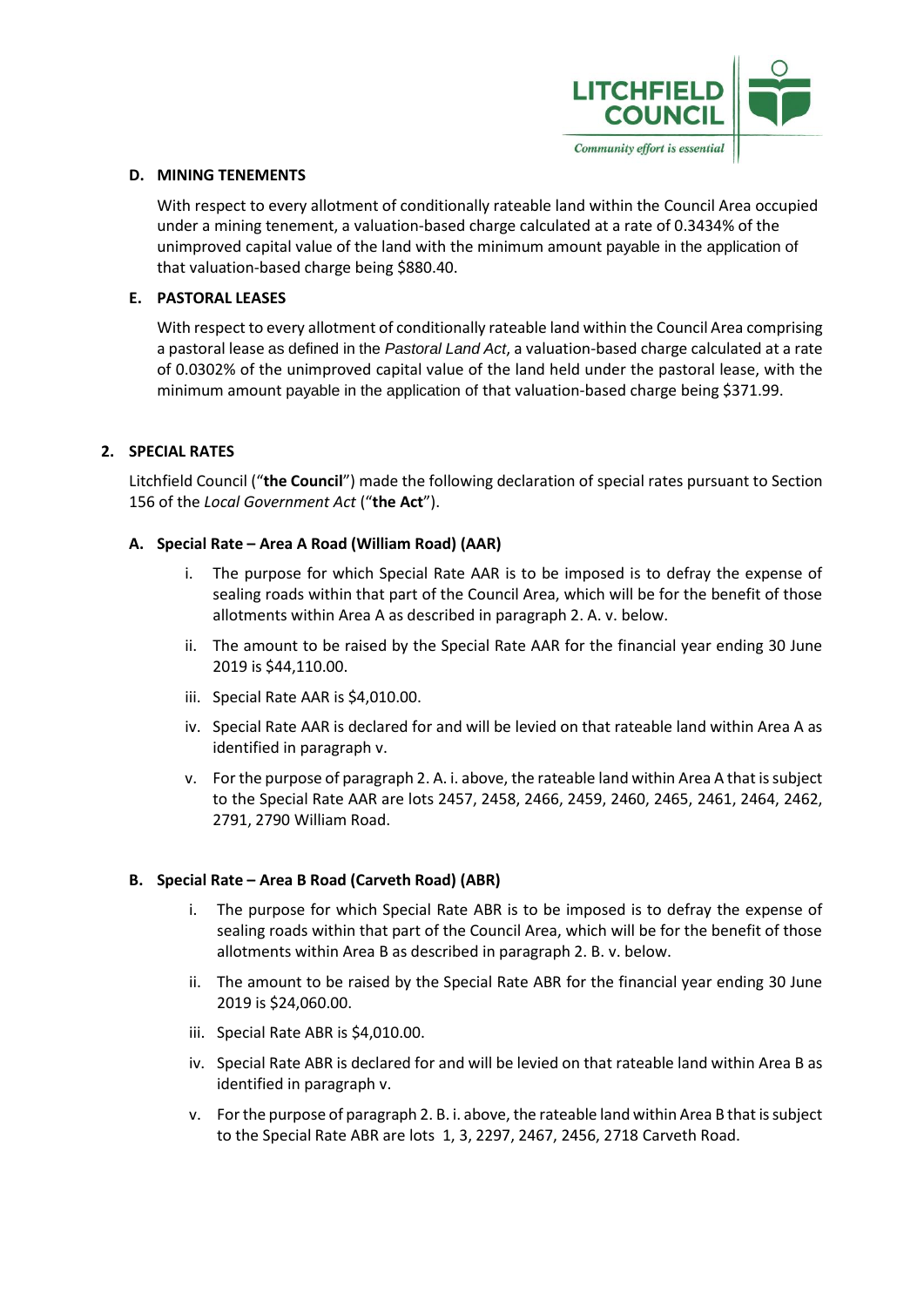

### **C. Special Rate – Area C Road (Oxford Road) (ACR)**

- i. The purpose for which Special Rate ACR is to be imposed is to defray the expense of sealing roads within that part of the Council Area, which will be for the benefit of those allotments within Area C as described in paragraph 2. C. v. below.
- ii. The amount to be raised by the Special Rate ACR for the financial year ending 30 June 2019 is \$50,526.00.
- iii. Special Rate ACR is \$4,210.50.
- iv. Special Rate ACR is declared for and will be levied on that rateable land within Area C as identified in paragraph v.
- v. For the purpose of paragraph 2. C. i. above, the rateable land within Area C that is subject to the Special Rate ACR are lots 10, 1923, 8, 11, 14, 1922, 1924, 1925, 1926, 1927, 1928, 1929 Oxford Road.

## **3. CHARGES**

Pursuant to Section 157 of the Act, the Council declares a Waste Management Charge:

- i. The purpose for which this Charge is imposed is to enable and assist Council to meet the cost of the waste disposal services, including management and operation of the three waste transfer stations, which Council provides for the benefit of all rateable land within the Council Area, other than the land described in paragraph 3 iv below, and the occupiers of such land.
- ii. The amount to be raised by this Charge is \$2,835,023.
- iii. The amount of the Charge declared is \$359.00 per allotment.
- iv. The Charge will be levied on all rateable land within the Council Area with the exception of allotments within that part of the Council area zoned CB, C, SC, TC, LI, GI, DV under the *NT Planning Scheme* and including the allotments identified in B ii. and iii above.

### **RELEVANT INTEREST RATE**

The Council fixes the relevant interest rate for the late payment of rates and charges in accordance with Section 162 of the Act at the rate of 17% per annum which is to be calculated on a daily basis.

### **PAYMENT**

The Council determines that the Rates and Charges (excluding Special Rates AAR, ABR and ACR) declared under this declaration are all due and payable in three (3) approximately equal instalments on the following dates:

> 28 September 2018; 30 November 2018; and 28 February 2019.